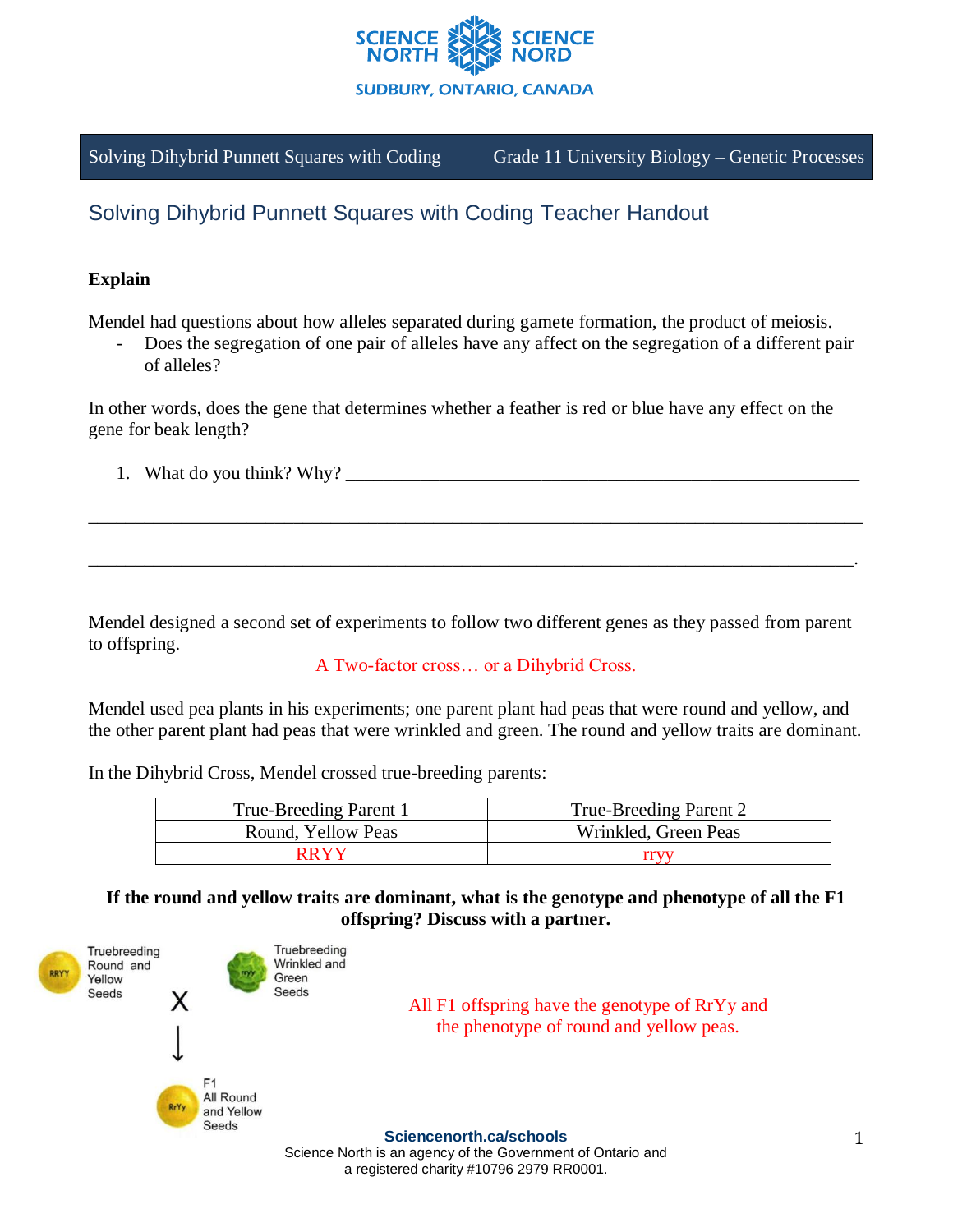

# **SUDBURY, ONTARIO, CANADA**

Next, Mendel allowed the hybrid F1 offspring, RrYy, to self-pollinate, which resulted in the production of 556 seeds!

- 315 round, yellow (dominant, dominant)
- 105 round, green (dominant, recessive)
- 104 wrinkled, yellow (recessive, dominant)
- 32 wrinkled, green (recessive, recessive)

#### **2. What did this mean for alleles segregating during gamete formation? Discuss with a partner.**

This meant that the alleles for seed colour had segregated independently of the alleles for seed shape.

The alleles for one gene had no effect on the alleles of another trait. This is known as independent assortment.

The Principle of Independent Assortment states:

When gametes are formed, the alleles of a gene for one trait segregate independently of the alleles of a gene for another trait.

#### **Punnett Squares for Two-Factor or Dihybrid Cross**

- When two traits are being considered, Punnett square will need 16 squares.
- Each parent will pass one allele of each gene pair to the offspring
	- o Example, a parent with AaBb could pass 4 allele combinations on to their offspring
		- $-$  AB, Ab, aB, ab

## **3. Given the following parental genotypes, what alleles could each parent pass to their offspring? Discuss with a partner.**

| <b>Parent Genotype</b> | 4 allele combinations it can pass to their offspring |
|------------------------|------------------------------------------------------|
| FfDd                   | FD, Fd, fD, fd                                       |
| Ffdd                   | Fd, Fd, fd, fd                                       |
| ffDd                   | fD, fd, fD, fd                                       |
| <b>FFDD</b>            | FD, FD, FD, FD                                       |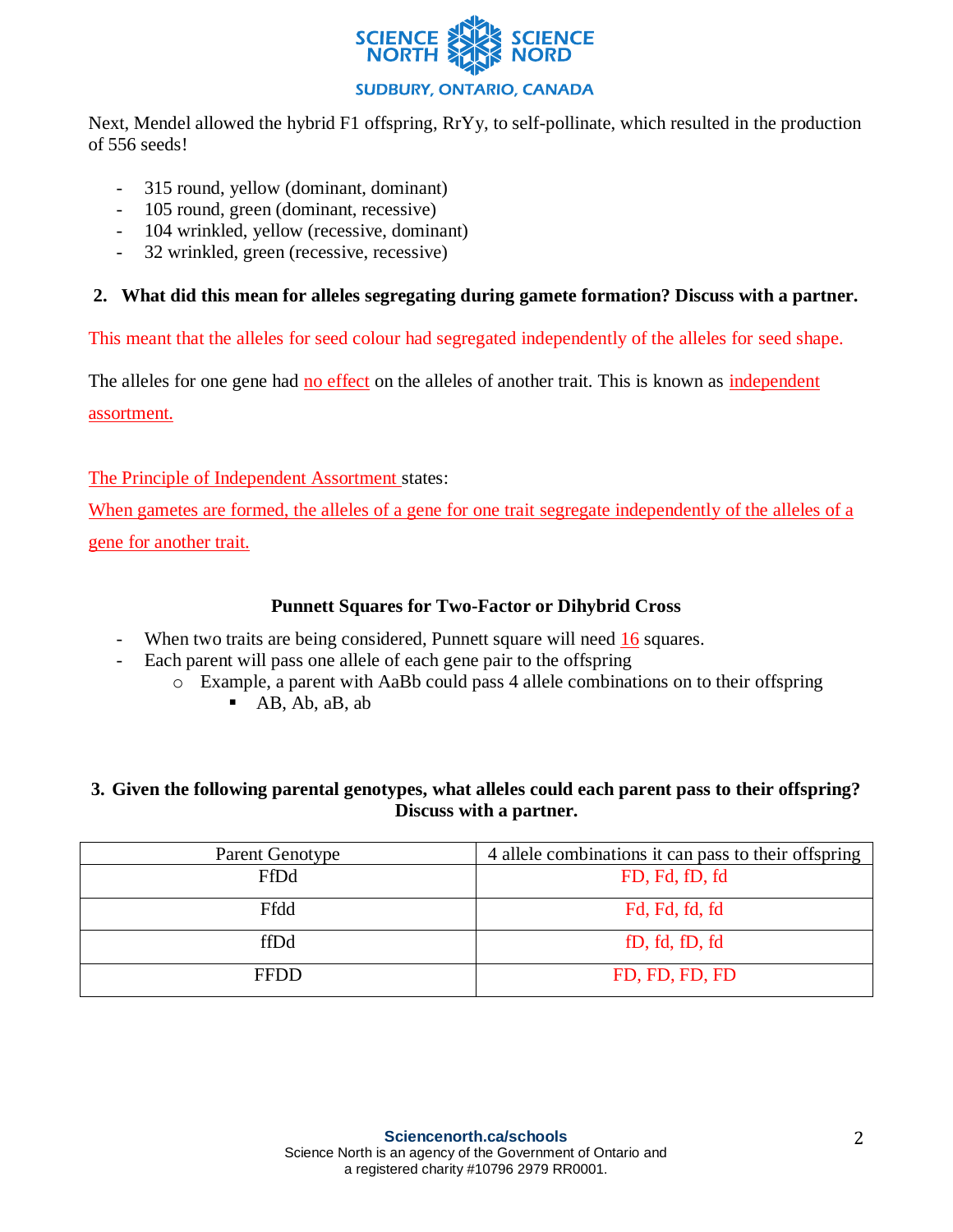

#### **4. With a partner, use the Punnett Square to cross Mendel's True-Breeding Round and Yellow Plant x True-Breeding Wrinkled and Green Plant**

- a. What is the genotype of each parent? RRYY and rryy
- b. On the Punnett Square, input the allele combinations that can be passed from each parent to the offspring.
- c. Complete the Punnett Square to illustrate the possible genotypes for the offspring.
- d. Complete the T-Chart, stating the possible offspring genotypes and the probability that each genotype will occur.

|    | <b>RY</b>   | <b>RY</b>   | <b>RY</b>   | <b>RY</b>   |                  |                                           |
|----|-------------|-------------|-------------|-------------|------------------|-------------------------------------------|
| ry | <b>RrYy</b> | <b>RrYy</b> | <b>RrYy</b> | <b>RrYy</b> | <b>Genotypes</b> | Phenotypes                                |
| ry | <b>RrYy</b> | <b>RrYy</b> | <b>RrYy</b> | <b>RrYy</b> | $16/16$ RrYy     | $16/16$ are<br><b>Round and</b><br>Yellow |
| ry | <b>RrYy</b> | <b>RrYy</b> | <b>RrYy</b> | <b>RrYy</b> |                  |                                           |
| ry | <b>RrYy</b> | <b>RrYy</b> | <b>RrYy</b> | <b>RrYy</b> |                  |                                           |

e. Using full sentences, state the genotype for the offspring in this cross. Support your answer using correct terminology.

The genotype for the offspring in this cross is RrYy. The offspring is heterozygous for both traits, meaning that the offspring portay the dominant traits, round and yellow, but carry the recessive alleles for green and wrinkled, which could be passed on to their offspring.